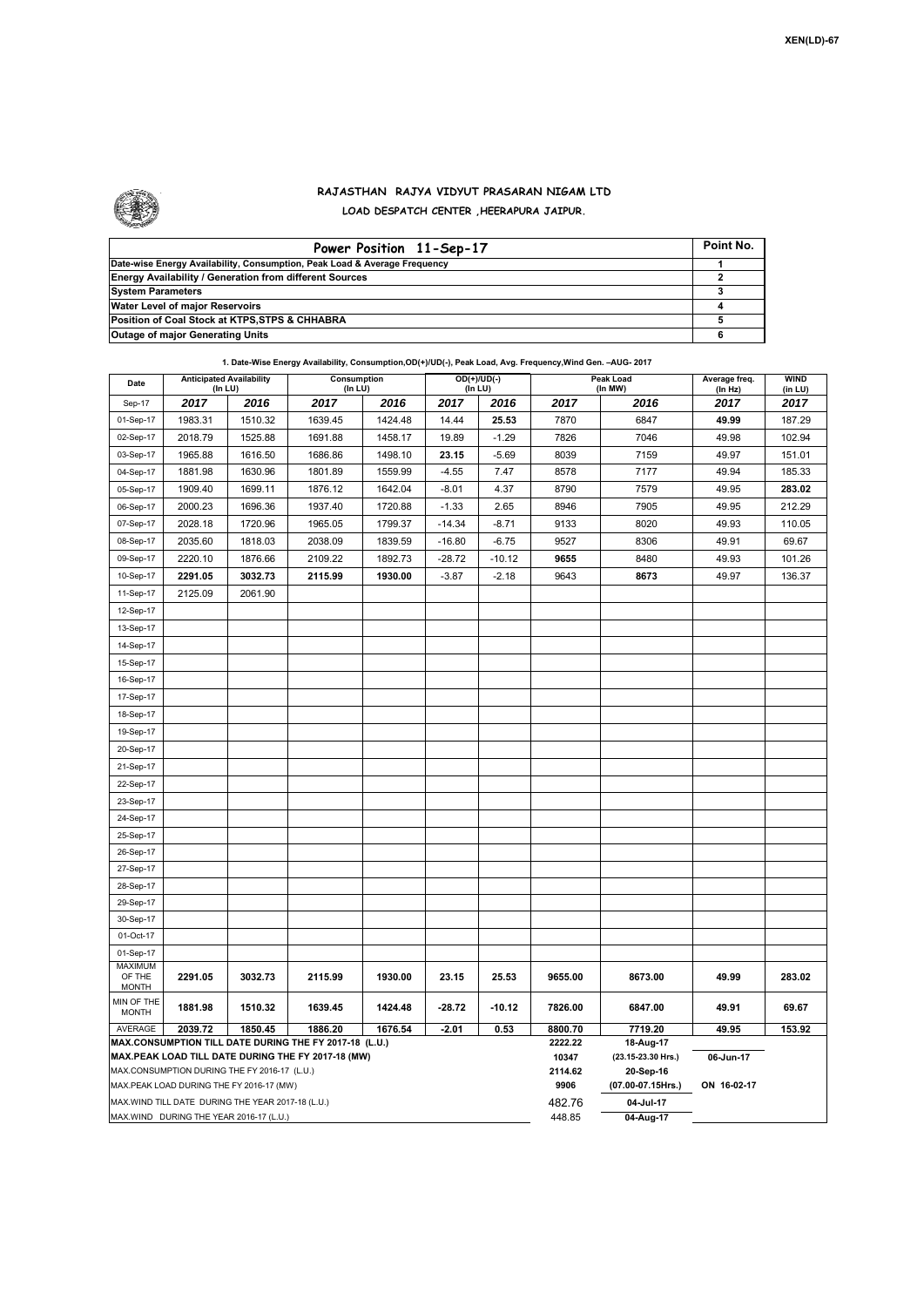## **2.Anticipated Availability/Generation From Different Sources**

|                |                                           |               |            | (In LU)  |               |            |          |               |            |          |
|----------------|-------------------------------------------|---------------|------------|----------|---------------|------------|----------|---------------|------------|----------|
| S.No.          | Sources Available to Rajasthan /          | Prior         | Prior      | Actual   | Prior         | Prior      | Actual   | Prior         | Prior      | Actual   |
|                | Installed Capacity as on 30.09.2016       | assessment    | assessment | Energy   | assessment    | assessment | Energy   | assessment    | assessment | Energy   |
|                | (In MW)                                   | of Avail. For | of Avail.  | Received | of Avail. For | of Avail.  | Received | of Avail. For | of Avail.  | Received |
|                |                                           | next Day      |            |          | next Day      |            |          | next Day      |            |          |
|                |                                           |               |            |          |               |            |          |               |            |          |
|                |                                           |               |            |          |               |            |          |               |            |          |
|                |                                           |               | 8-Sep-17   |          |               | 9-Sep-17   |          |               | 10-Sep-17  |          |
| 1              | KTPS (1240/1240)                          | 267.00        | 267.00     | 258.00   | 267.00        | 267.00     | 241.53   | 210.00        | 267.00     | 211.43   |
| 2              | STPS (1500/1500)                          | 330.00        | 220.00     | 190.71   | 328.00        | 330.00     | 249.05   | 216.00        | 328.00     | 262.26   |
| 3              | DHOLPUR GAS CCPP (330/330)                | 0.00          | 0.00       | 20.29    | 0.00          | 0.00       | 20.54    | 0.00          | 0.00       | 19.89    |
| 4              | RAMGARH (273.5/273.5)                     | 46.00         | 46.00      | 45.47    | 46.00         | 46.00      | 45.03    | 46.00         | 46.00      | 45.26    |
|                | RAPP-A(200/200)                           | 38.00         | 38.00      | 42.10    | 40.00         | 38.00      | 42.11    | 40.00         | 40.00      | 42.25    |
| 5              |                                           |               |            |          |               |            |          |               |            |          |
| 6              | MAHI (140/140)                            | 0.00          | 0.00       | 8.16     | 0.00          | 0.00       | 12.77    | 0.00          | 0.00       | 13.24    |
| $\overline{7}$ | CHAMBAL (RPS+JS) (135.5/271)              | 8.46          | 4.83       | 18.44    | 6.00          | 8.46       | 14.27    | 6.00          | 6.00       | 6.23     |
| 8              | GIRAL LIGNITE (250/250)                   | 0.00          | 0.00       | 0.00     | 0.00          | 0.00       | 0.00     | 0.00          | 0.00       | 0.00     |
| 9              | CHHABRA TPS 1000/1000)                    | 109.00        | 109.00     | 107.95   | 109.00        | 109.00     | 110.27   | 109.00        | 109.00     | 100.74   |
| 10             | ADANI (TPS) + KALISINDH (TPS)             | 420.00        | 420.00     | 411.59   | 420.00        | 420.00     | 381.08   | 420.00        | 420.00     | 356.24   |
|                | (1200+1200/1320+1200)                     |               |            |          |               |            |          |               |            |          |
| 11             | WIND FARM (3980.40/4119.15)               | 118.00        | 83.00      | 69.67    | 105.00        | 118.00     | 101.26   | 52.00         | 105.00     | 136.37   |
|                |                                           |               |            |          |               |            |          |               |            |          |
| 12             | SOLAR POWER(737.70/1295.70)               | 0.00          | 0.00       | 2.30     | 0.00          | 0.00       | 1.87     | 0.00          | 0.00       | 0.00     |
| 13             | <b>CAPTIVE POWER PLANTS</b>               | 0.00          | 0.00       | 0.00     | 0.00          | 0.00       | 0.00     | 0.00          | 0.00       | 0.00     |
| 14             | REGIONAL (INTRA STATE) O.A.(VLTPS)        | 0.00          | 0.00       | 0.00     | 0.00          | 0.00       | 0.00     | 0.00          | 0.00       | 0.00     |
| 15             | OPEN ACCESS                               | 9.39          | 3.35       | $-3.36$  | 12.45         | 9.39       | 9.39     | 17.37         | 12.45      | 12.45    |
| 16             | BIOMASS - (101.95/119.25)                 | 5.00          | 5.00       | 4.78     | 6.00          | 5.00       | 5.60     | 5.00          | 6.00       | 4.87     |
| 17             | BARSINGHSAR LTPS(250/250)                 | 26.00         | 26.00      | 26.09    | 26.00         | 26.00      | 25.49    | 26.00         | 26.00      | 24.99    |
|                |                                           |               |            |          |               |            |          |               |            |          |
| 18             | RAJWEST (1080/1080)                       | 171.00        | 172.00     | 167.96   | 201.00        | 171.00     | 172.46   | 200.00        | 201.00     | 166.77   |
|                | <b>TOTAL (A): 1-18</b>                    | 1547.85       | 1394.18    | 1370.15  | 1566.45       | 1547.85    | 1432.72  | 1347.37       | 1566.45    | 1402.98  |
| 19             | <b>BBMB COMPLEX</b>                       |               |            |          |               |            |          |               |            |          |
|                | a) BHAKRA(230.79/1516.3)                  | 33.97         | 33.43      | 33.95    | 38.28         | 33.97      | 35.92    | 39.95         | 38.28      | 38.79    |
|                | b) DEHAR (198/990)                        | 27.36         | 28.03      | 26.86    | 28.00         | 27.36      | 27.36    | 27.60         | 28.00      | 27.45    |
|                |                                           | 36.33         | 30.43      | 33.19    | 46.22         | 36.33      | 43.27    | 43.36         | 46.22      | 47.36    |
|                | c) PONG (231.66/396)                      |               |            |          |               |            |          |               |            |          |
|                | TOTAL: a TO c                             | 97.66         | 91.89      | 94.00    | 112.50        | 97.66      | 106.55   | 110.92        | 112.50     | 113.60   |
| 20             | <b>CENTRAL STATIONS</b>                   |               |            |          |               |            |          |               |            |          |
|                | d) SINGRAULI<br>(300/2000)                | 92.11         | 92.54      | 92.54    | 91.48         | 92.11      | 91.69    | 91.48         | 91.48      | 91.48    |
|                | e) RIHAND<br>(310.24/3000)                | 102.31        | 102.31     | 102.11   | 122.38        | 102.31     | 106.63   | 122.87        | 122.38     | 122.38   |
|                | f) UNCHAHAR-I(20/420)                     | 1.65          | 1.07       | 5.66     | 2.36          | 1.65       | 5.58     | 2.51          | 2.36       | 2.66     |
|                |                                           |               |            |          |               |            |          |               |            |          |
|                | g) UNCHAHAR-II& III(61/630)               | 6.21          | 3.18       | 19.14    | 9.17          | 6.21       | 20.43    | 9.24          | 9.17       | 10.01    |
|                | h) INDIRA GANDHI STPS(JHAJHAR) 0.00/1500) | 0.00          | 0.00       | 0.00     | 0.00          | 0.00       | 0.00     | 0.00          | 0.00       | 0.00     |
|                |                                           |               |            |          |               |            |          |               |            |          |
|                | i) NCTPS DADRI St-II (43.22/980) +        | 1.46          | 1.28       | 8.59     | 2.01          | 1.46       | 3.29     | 6.01          | 2.01       | 2.01     |
|                | DADRI-TH                                  |               |            |          |               |            |          |               |            |          |
|                | j) DADRI GAS (77/830)                     | 2.63          | 0.52       | 2.52     | 1.37          | 2.63       | 2.90     | 2.70          | 1.37       | 1.97     |
|                | (83.07/419)<br>k) ANTA                    | 2.14          | 0.33       | 6.55     | 0.00          | 2.14       | 2.14     | 0.00          | 0.00       | 0.00     |
|                | I) AURAIYA<br>(61.03/663)                 | 0.00          | 0.00       | 0.06     | 0.00          | 0.00       | 0.00     | 0.00          | 0.00       | 0.00     |
|                |                                           |               |            |          |               |            |          |               |            |          |
|                | m) NAPP<br>(44/440)                       | 9.22          | 9.22       | 9.22     | 9.17          | 9.22       | 9.22     | 9.14          | 9.17       | 9.17     |
|                | n) RAPP-B<br>(125/440)                    | 32.90         | 32.81      | 32.81    | 32.55         | 32.90      | 32.90    | 32.55         | 32.55      | 32.55    |
|                | o) RAPP-C<br>(88/440)                     | 19.72         | 19.72      | 19.72    | 20.58         | 19.72      | 19.72    | 20.58         | 20.58      | 20.58    |
|                | p) SALAL<br>(20.36/690)                   | 3.63          | 3.89       | 3.70     | 3.48          | 3.63       | 3.50     | 3.98          | 3.48       | 2.98     |
|                | q) URI<br>(70.37/720)                     | 10.07         | 10.46      | 10.79    | 10.33         | 10.07      | 10.52    | 10.56         | 10.33      | 10.37    |
|                |                                           |               |            |          |               |            |          |               |            |          |
|                | r) TANAKPUR (10.86/94)                    | 2.50          | 2.50       | 2.47     | 2.50          | 2.50       | 2.45     | 2.50          | 2.50       | 2.48     |
|                | s) CHAMERA - (105.84/540)                 | 12.15         | 13.52      | 12.74    | 11.76         | 12.15      | 11.76    | 11.76         | 11.76      | 11.76    |
|                | t) CHAMERA-II (29.01/300)                 | 5.37          | 6.09       | 5.25     | 5.42          | 5.37       | 4.84     | 5.31          | 5.42       | 5.17     |
|                | u) CHAMERA-III (25.21/231)                | 4.19          | 4.27       | 4.03     | 4.19          | 4.19       | 3.79     | 4.19          | 4.19       | 4.19     |
|                | v) DHAULIGANGA (27/280)                   | 5.42          | 5.72       | 4.73     | 5.17          | 5.42       | 4.85     | 5.02          | 5.17       | 5.15     |
|                | w) DULHASTI (42.42/390)                   |               | 10.09      | 10.09    | 9.74          | 2.67       | 1.96     |               |            |          |
|                |                                           | 2.67          |            |          |               |            |          | 10.05         | 9.74       | 9.74     |
|                | x) SEWA (13/120)                          | 0.76          | 0.76       | 0.76     | 0.76          | 0.76       | 0.76     | 2.39          | 0.76       | 1.08     |
|                | y) NJPC                                   | 27.68         | 28.84      | 26.27    | 25.48         | 27.68      | 23.88    | 25.28         | 25.48      | 24.34    |
|                | (112.00/1500)+RAMPUR(31.808/412.02)       |               |            |          |               |            |          |               |            |          |
|                |                                           |               |            |          |               |            |          |               |            |          |
|                | z) TEHRI (75/1000)                        | 10.31         | 6.75       | 8.60     | 7.58          | 10.31      | 10.31    | 7.58          | 7.58       | 7.58     |
|                | aa) KOTESHWR (33.44/400) + PARBATI3       |               |            |          |               |            |          |               |            |          |
|                |                                           | 17.79         | 11.80      | 18.09    | 14.45         | 17.79      | 16.20    | 14.45         | 14.45      | 15.14    |
|                | (56.73/520)                               |               |            |          |               |            |          |               |            |          |
|                | ab) TALA                                  | 3.61          | 3.61       | 3.61     | 3.25          | 3.61       | 3.61     | 3.35          | 3.25       | 3.25     |
|                | ac) MUNDRA UMPP (380/4000)                | 72.96         | 72.96      | 72.96    | 80.21         | 72.96      | 72.96    | 69.43         | 80.21      | 80.47    |
|                | ad) SASAN (372/3960)                      | 87.48         | 87.48      | 87.48    | 87.48         | 87.48      | 87.48    | 87.48         | 87.48      | 87.48    |
|                | ae) FRKKA+KHLGN+TLCHR (70.18/3940)        | 9.62          | 2.61       | 14.98    | 9.39          | 9.62       | 22.17    | 9.45          | 9.39       | 10.84    |
|                |                                           |               |            |          |               |            |          |               |            |          |
|                | af) URS POWER(DADRI TH-I)                 | 0.00          | 0.00       | 0.00     | 0.00          | 0.00       | 0.00     | 0.00          | 0.00       | 0.00     |
|                |                                           |               |            |          |               |            |          |               |            |          |
|                | TOTAL SCHEDULE(a TO af)                   | 644.22        | 626.25     | 679.47   | 684.72        | 644.22     | 682.08   | 680.76        | 684.72     | 688.41   |
|                | LOSSES                                    | $-23.80$      | $-18.15$   | $-24.96$ | $-25.28$      | $-23.80$   | $-25.05$ | $-23.86$      | $-25.28$   | $-25.41$ |
|                | NET SCHEDULED                             | 620.42        | 608.10     | 654.51   | 659.44        | 620.42     | 657.03   | 656.90        | 659.44     | 663.00   |
| 21             | BILATERAL (REG.) EXCL. BANKING            | 14.66         | 17.40      | 14.30    | 13.35         | 14.66      | 14.66    | 14.34         | 13.35      | 14.93    |
|                |                                           |               |            |          |               |            |          |               |            |          |
| 22             | <b>BANKING</b>                            | 0.00          | 0.00       | 0.00     | 0.00          | 0.00       | 0.00     | 0.00          | 0.00       | 0.00     |
|                |                                           |               |            |          |               |            |          |               |            |          |
| 23             | BILATERAL(INTER-REG.).                    | 101.60        | 91.31      | 87.99    | 104.59        | 98.31      | 97.95    | 106.97        | 99.76      | 91.71    |
|                | EXCLUDING (ISOA & BANKING)                |               |            |          |               |            |          |               |            |          |
| 24             | <b>INTER STATE OPEN ACCESS</b>            | $-9.39$       | $-3.35$    | 3.36     | $-12.45$      | $-9.39$    | $-9.39$  | $-17.37$      | $-12.45$   | $-12.45$ |
|                | (BILATERAL+IEX)                           |               |            |          |               |            |          |               |            |          |
| 25             | INDIAN ENERGY EXCHANGE                    | $-55.03$      | $-75.42$   | $-75.42$ | $-40.32$      | $-55.03$   | $-55.03$ | 16.87         | $-40.32$   | $-40.32$ |
|                | <b>TOTAL(B): (19 TO 25)</b>               | 672.26        | 641.42     | 684.73   | 724.60        | 672.26     | 705.21   | 777.71        | 724.60     | 716.87   |
|                |                                           |               |            |          |               |            |          |               |            |          |
|                | TOTAL GENERATION (A +B) : 1 TO            |               |            | 2054.88  |               |            | 2137.93  |               |            | 2119.85  |
|                | 25                                        |               |            |          |               |            |          |               |            |          |
|                | OVER DRAWAL (+)/UNDER                     |               |            | $-16.80$ |               |            | $-28.72$ |               |            | $-3.87$  |
|                | DRAWAL (-)                                |               |            |          |               |            |          |               |            |          |
|                | <b>GRAND TOTAL</b>                        | 2220.10       | 2035.60    | 2038.08  | 2291.05       | 2220.10    | 2109.21  | 2125.09       | 2291.05    | 2115.98  |
|                | <b>LAST YEAR</b>                          | 1876.66       | 1818.03    | 1839.59  | 2032.73       | 1876.66    | 1892.73  | 2061.90       | 2032.73    | 1930.00  |
|                |                                           |               |            |          |               |            |          |               |            |          |